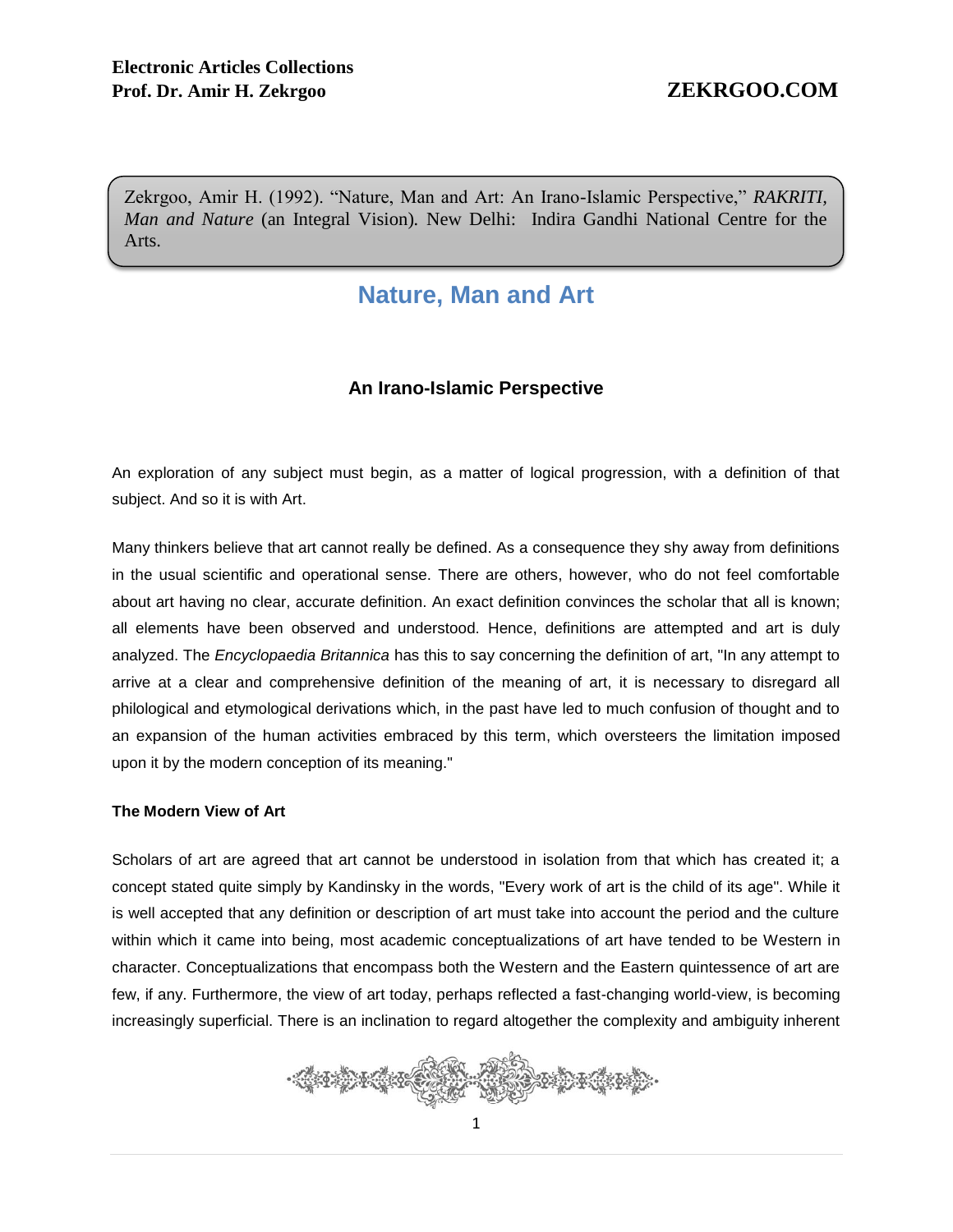in art, thereby diluting its essence and significance. Ultimately, then, this view is more of an exercise in aesthetics, taking no account at all of the basic philosophy and ethics of art.

The modern view of art is molded by man's view of nature. It has become the habit of science and modern thinking to view nature as an adversary, as a dimension to be conquered. Man, in the course of his progress and civilization, has ravaged nature to such an extent, that he can no longer consider himself one with it. In many ways, man has violated nature and its laws. He has taken from it, more than enough to meet his needs and has given nothing back. This alienation from nature is reflected in the view of art today. Whereas art once represented nature, purity and harmony, it now reflects agitation, restlessness and the frenzied pace of modern living.

Art is an inseparable part of being human. Not only is art almost as old as man himself, it has travelled with him the misty paths of pre-history, through centuries and civilizations, to remain until the present time. Contemporary thought that overlooks the fact that art springs from nature, tradition and spirituality cannot but be cursory.

Modern thought focuses on a concept of beauty based only on aesthetics, forgetting that there is an ambiguity and complexity inherent in beauty as well. Replacing one concept that is as yet poorly understood, by another, which is equally, if not more poorly understood, serves little purpose. In the words of Ananda K. Coomaraswamy, "Aesthetic pathology is an excrescence upon a genuine interest in art which seems to be peculiar to civilized people". Margaret Mead puts the same idea forward in a more harsh manner, "The concept of the artist and the related concept of fine arts are both specially bad accidents of the local European tradition."

The modern view of art also spotlights the new. Whatever is 'new' is valued *per se*. Novelty has in itself become a value held more sacred than cultural heritage, tradition and the spiritual. Beauty, nature, ultimate truth, and purity of thought and spirit bear no relevance to this modern view.

### **The Traditional View of Art**

The oldest examples of art are the ancient cave paintings. Art historians have discovered that primitive man painted pictures deep in the hidden recesses of his cave dwellings. This meant that he did not paint only to decorate or satisfy his aesthetic sensibilities or even to record events. Caveman used drawings to rehearse the events of a hunt. Drawing wild beasts, the caveman used them as targets to practice his

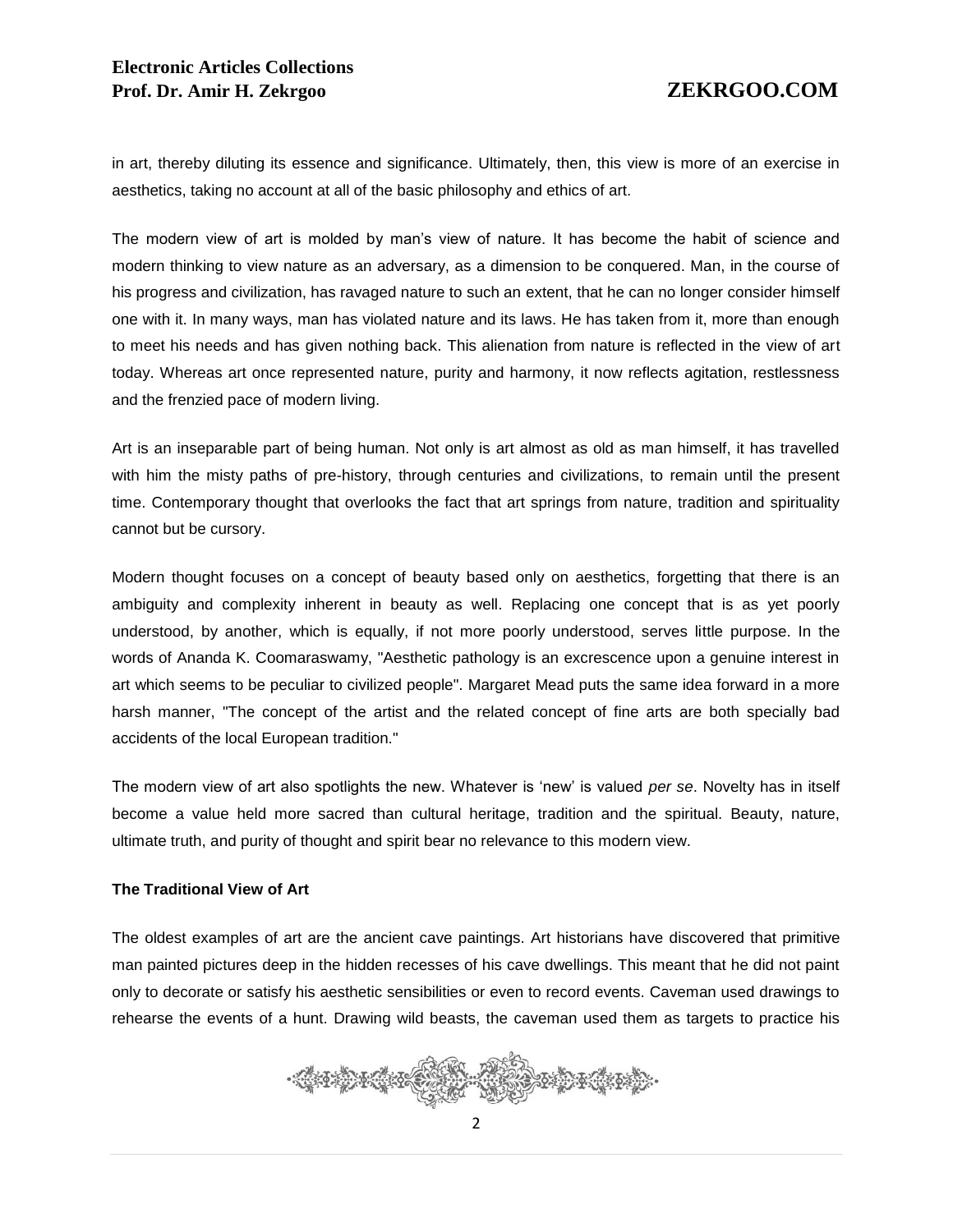hunting skills. However, this alone does not explain the beauty of these paintings nor why they were hidden in the deepest parts of the caves. It is obvious that simpler geometrical forms would have served the same purpose. While there is ample evidence that primitive man used his paintings to practice hunting events, the truth is that he believed that the soul of the creature he painted was captured within the paintings. With the cardinal spirit of the creature in his power, the creature would become weakened and would be easily destroyed. Despite the functional aspect of the ancient paintings, one cannot ignore the relation between man and the spiritual element inherent in these paintings. In truth, man's urge to paint is born from a communication with a greater and unseen power.

The traditional view of art shares little with its modern counterpart. The Islamic view of art is diametrically opposed to the modern view. Central to the Islamic and traditional view is a belief in the oneness of nature and man. Nature and man are of the same origin, and like man, nature is alive and intelligent. According to Islam, nature is beautiful because it is infused with the light of the Almighty. The idea of conquering nature is entirely blasphemous and comprehensible. A view of the close relationship of nature and man is found in the East, particularly in the Islamic tradition and is reflected well in the words of Rumi:

جمله اعضاى عالم در نهان پاتو ميكويند روزان وشبان ماسميعيم وبصبريع وهشيــم باشمانا مـحرمان ماخامشيـم

Every small bit of the world tells you secretly, day and night We listen, we see, and we are conscious. But, to you Na-Mahams (strangers to the secret of existence) we are silent.

According to this view every atom in nature is believed to be living and conscious. Man may commune with nature through this consciousness and share its secrets. Man and nature, being of one origin, can interface in spirit. Separation from nature is again, reflected in Rumi's words:

همدم جان جمادان کی شوید جون شماسوي جمادي ميرويد از جمادی در جهان جان شوید مسلح غلغل اعضای عالـم بشنویـد

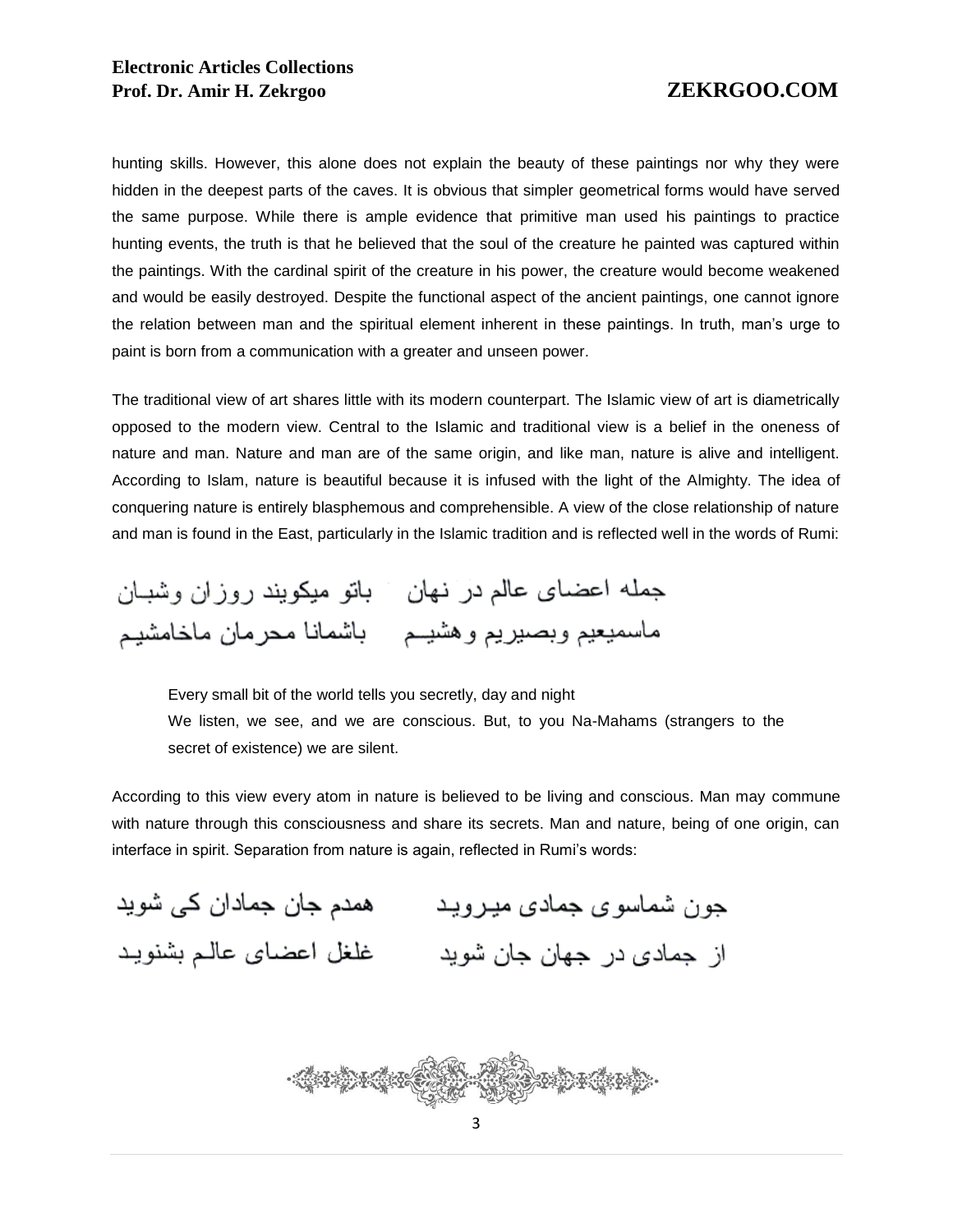As you drift towards soullessness, how may you become intimate with the soul of the inanimate?

Enter from the intimate (state) into the world of the soul. Only then, may you hear the whisper of the parts of this world.

Ancient civilizations and religions have evolved from the conviction that nature has consciousness and power. In India, the Vedic gods, *Surya*, *Vayu*, *Agni*, and so on represented forces of nature; forces that were elevated to the status of divinity because of the reverence accorded to them. This reverence for nature was by no means confined to Eastern thought. The ancient Greeks too deified the forces of nature. The Vedic god Mitra is also the Avestic god Mithr or the Persian god Mehr. In the *Avesta* of pre-Islamic Persia, one may find the characteristic of Indra, the all powerful god of Vedic India.

It is a veneration of nature that has led to these divine forces assuming shapes of beauty in paintings and sculpture.

Historically, the view of art has been influenced by religious belief. With the advent of Islam the polythesian view gave way to the monastic view and the worship of idols was condemned. This, however, did not diminish reverence for nature. In the Islamic tradition, nature is a creation of *Allah* and the *Quran* devotes chapters pledging an oath to nature. Some of these chapters are even titled after natural forces, such as *Shams* (Sun), *Qamar* (Moon) and *Ra'd* (Thunder). Such is the Islamic veneration of nature that it is believed that:

بركِ درختـان سبـز در نظــر هـوشيــار هر ورقش دفتری است معرفت کردکار

A single leaf of a green tree is in itself a complete book of the wisdom of the Creator.

It is an interesting fact, that one of the many names of *Allah* is 'Musawwer' or, 'The Artist'. Further, man is considered the greatest work of art created by *Allah*. In Islamic art, representing the complete human form is frowned upon for it may lead to man becoming idolised and his evanescence being forgotten. Art, in the Islamic tradition, extends beyond nature, into the wisdom contained in its depths, depths which can only be reached by the pure in mind and spirit. In the Persian tradition, art or *Honar* is a holy act. The most exalted form of Islamic art is epitomised in calligraphy, particularly the transcription of the *Quran*,

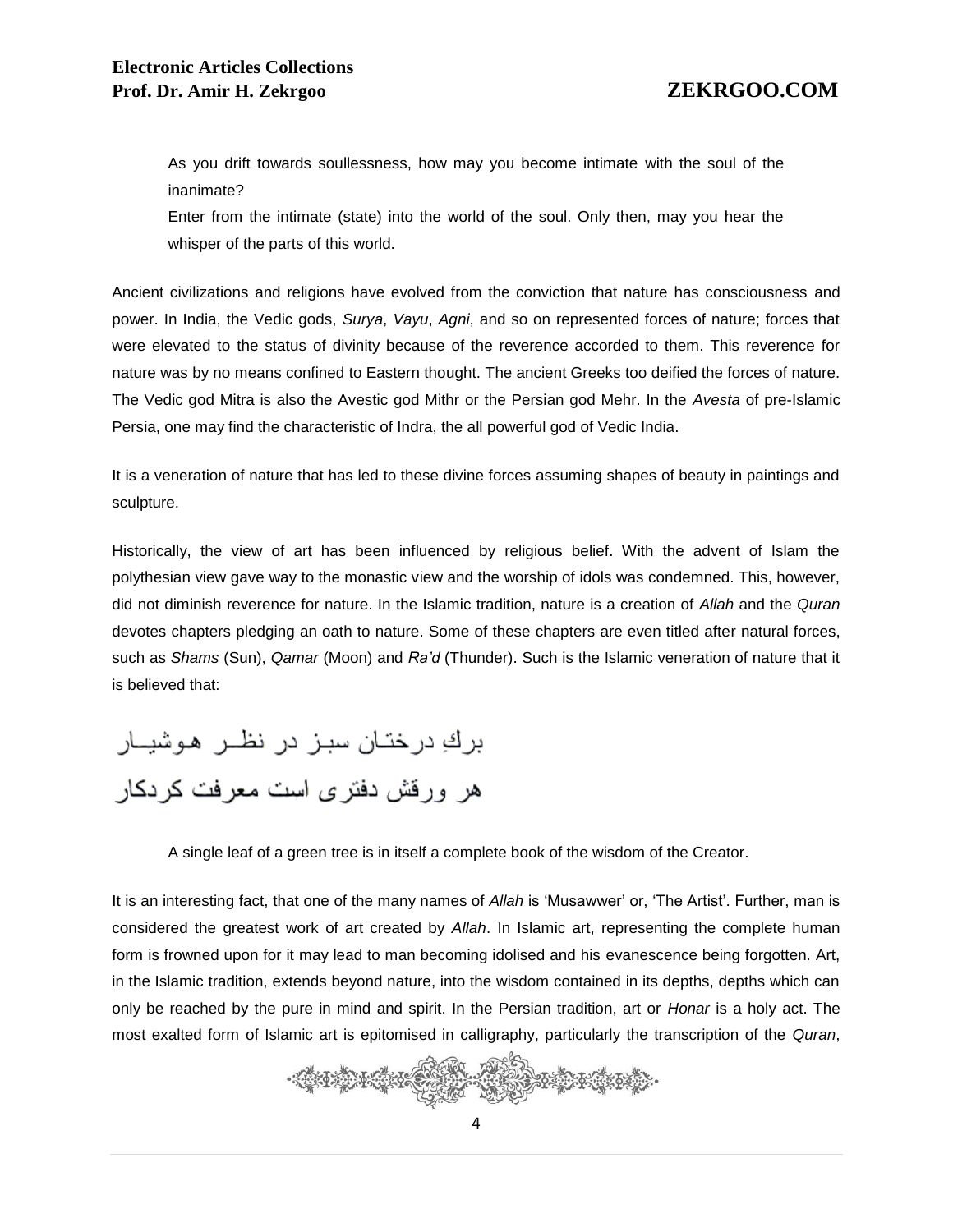and Islamic architecture such as is embodied in mosques. For such magnificent beauty to be regarded as mere objectified aesthetic appreciation seems blasphemous for, surely, there is a more profound truth incarnate in such art, a truth unapproachable through analytical procedure and unexplained by mere appropriateness of form, line, shape and colour.

Today, the word *Honar* and the concept it represents has been adapted to the Western approach to art. *Honar* may connote art, but originally the meaning of the word extended beyond art to include insight, wisdom, grace, excellence and truth. An encyclopedic definition of *Honar* describes it as being a degree of perfection great enough to embrace insight, knowledge and vigilance. Thus, the *Sahib-Honar* or artist, is no ordinary person, but an exalted being.

Persian literature contains many examples of the use of the word *Honar* in its classical sense. In the following lines, the word *Honar* may be replaced by art for a better understanding of the ideology of art,

درهمه جیزی هنر وعیب هست مسحو نا هنر آری بدست

In everything there is *Honar* (art) and there is *Ai'b* (defect) Do not be open to defect and *Honar* (art) will come to you. (Nizami)

هست صـد عيب طالعــــم راليك يك هنر ديده ام زطالـع خويش

In my fate are a hundred flaws, but in my fate too, I see one *Honar* (art). (Khaqani)

ظر افت بسيار هنر نديمان است و عبب حكيمان .

Naivete is a *Honar* (art) with an intimate friend but a fault in the prudent and wise. (*Qulistan-e-Sa'id*)

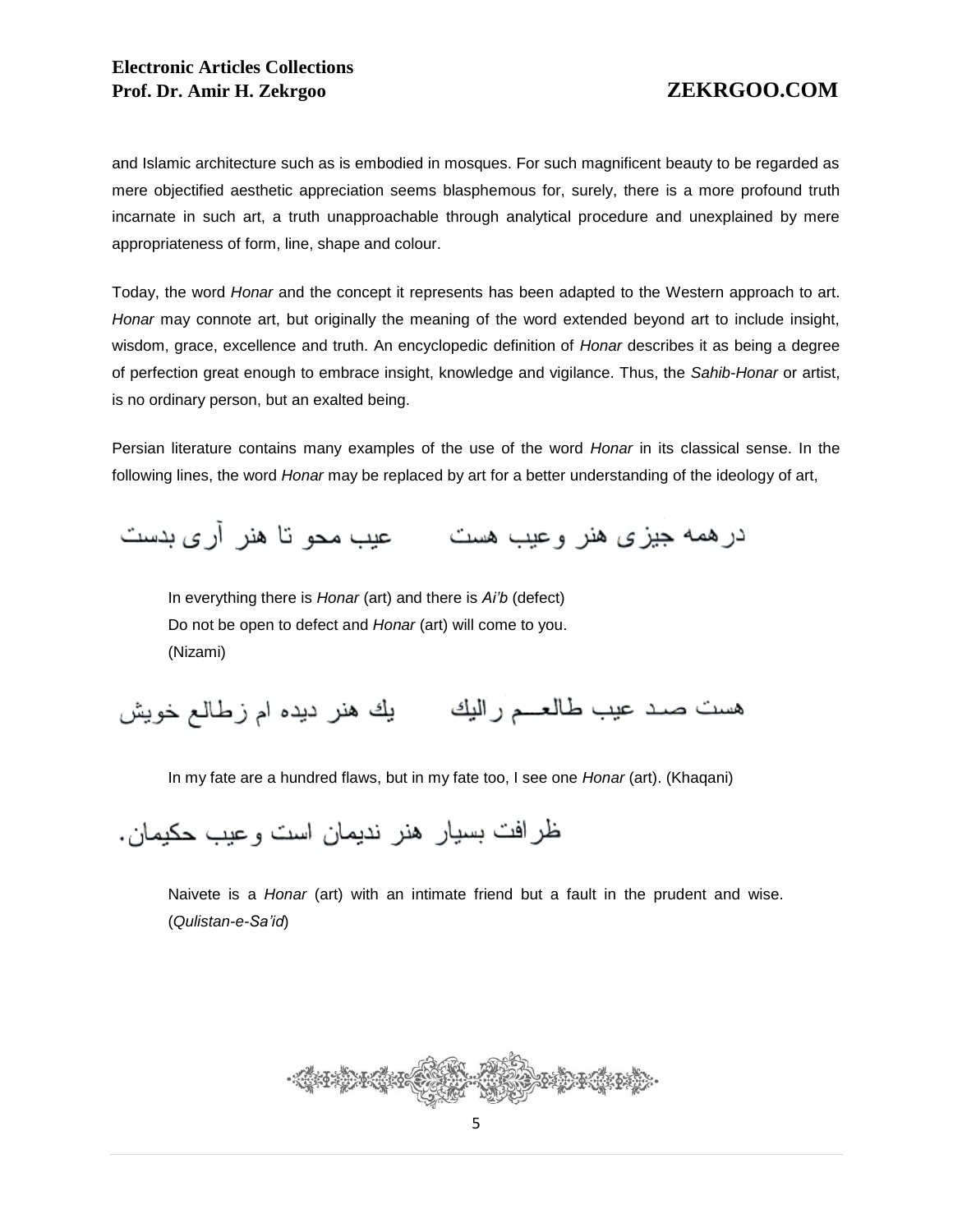نکیه بر نقوی ودانش در طریقت کافر ی است راهـرو كــر صــد هنــر دارد تـوكل بايــدش

Relying on virtue, knowledge, and obedience in the path of perfection is out of infidelity. A traveller of this path may have a hundred *Honar* (art) but he must have trust and faith in god. (Hafiz)

In the above examples, *Honar* (art) is the antithesis of defect. *Honar* connotes perfection of form as well as moral and noble attributes.

It is interesting to note that the word *Honar* also means great danger, or an event of significance. Observe the following examples:

هنر بزرك آن است كه رود بزرك جيحون درميان است.

No mistake can be made as the big *Honar* (art) is that this great river of Jaihum is on the way (Beihaqi)

هنر بزرك اين است كه در جهان ديكر روز قضا خواهد بود.

The great Honar (art) is that there will be a day of judgement in the other world. (*Ibid*.)

In some instances, *Honar* is used to denote skilfullness of soul and body, worthiness and potential. The word is also used for industry, profession and vocation. In the modern sense, art is used similarly, to indicate skill or distinction in painting, sculpture, drawing, music, writing and so on. The artist is one who has achieved mastery in creative fields such as the ones mentioned above whereas in the classical connotation the artist is one who is perfect and able in the highest moral sense. Till the present-day, in Iran, the reverence and respect accorded to *Honar* is not lost. No painter, musician or writer would profess to being a *Honar*-*mand* (artist), for this would mean that he is claiming to be flawless in morality and ideals. Instead, they would call themselves *Naqqash* (painter), *Tarrah* (designer), or *Ahang-saz* (composer) and so on.

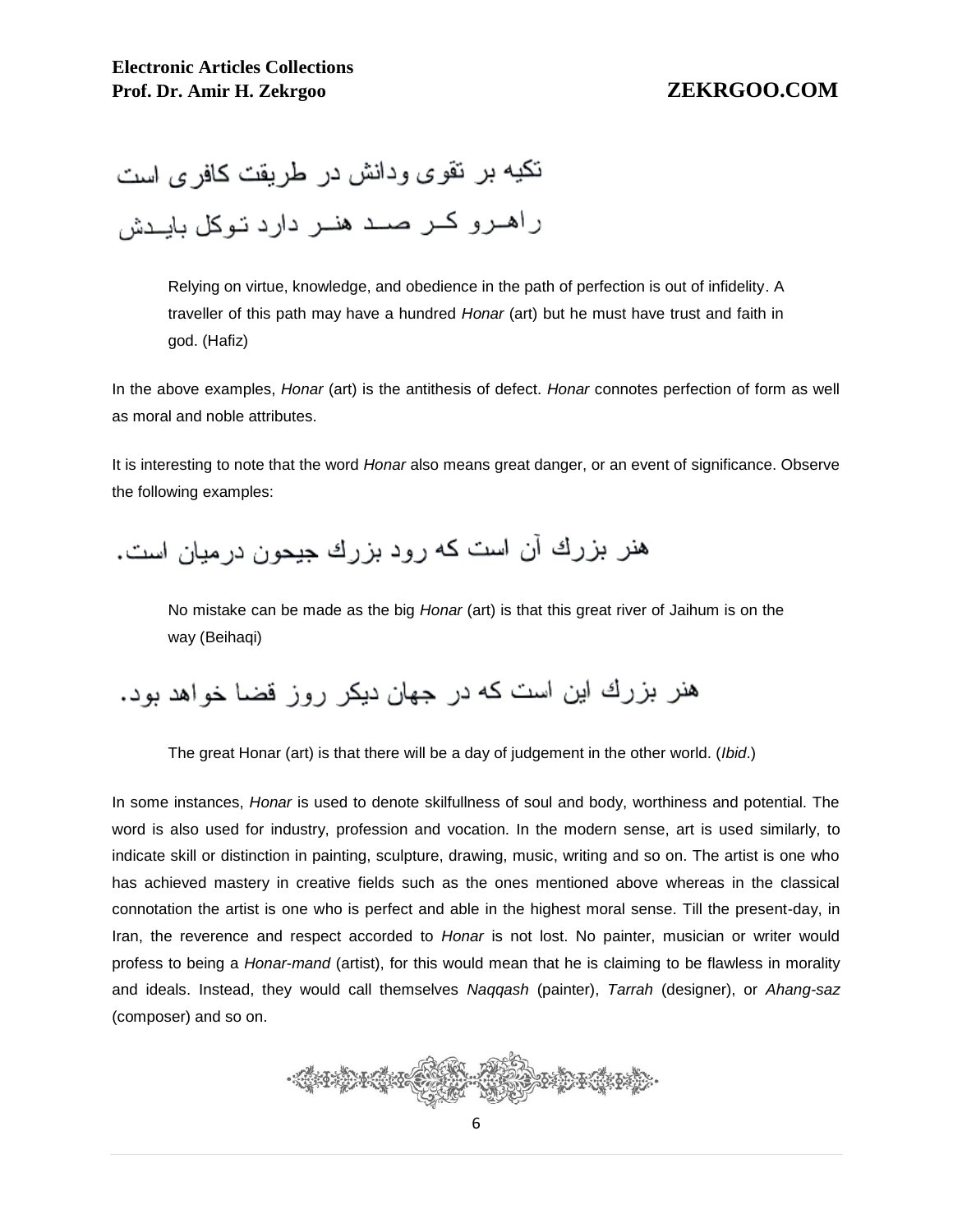### **Art and Man's Values**

It is clear from a comparison of the traditional view with the modern that the profundity of meaning and the exalted values associated with art have diminished over the years. This change began to take place as far back as the sixteenth-seventeenth century, with the advent of industrialization. The industrial progress of man brought him into direct conflict with nature, which he began relentlessly and greedily to destroy. The reverence accorded to nature, its beauty and its powerful forces shifted instead to an unquestioning worship of science. Entire value systems changed, ideals were replaced by hard facts, and intuitive knowledge was replaced by statistics. Gradually, science was believed to be the only medium through which the world could be understood. The philosopher August Comte declared that from then on, science would be the religion of the world.

Until the sixteenth century, the boundaries demarcating religion, art, spirituality and nature were nebulous. A work of art that was not founded in the spiritual and the natural was inconceivable. The catastrophe that is Modernism has meant man's estrangement from his basic origin, nature, and has resulted in all his values, moral, religious, ethical as well as artistic, being radically changed.

We look back into the past and see art and religion emerging hand in hand from the recesses of pre-history. For many centuries they seem to remain indissolubly linked and then, in Europe, about five hundred years ago, the first signs of definite break appeared. It widens and with the high Renaissance we have an art essentially free and independent, individualistic in its origins and dimming to express nothing beyond the artist's own personality. The history of Western art since the Renaissance is chequered and distorted . . . and finally we begin to think that there can be no great art or great periods of art without an intimate link between art and religion. (Herbert Read)

Indeed, the history of art through the ages is lamentable. Much like a tree that has been struck by lightning and has been burned and hollowed, but still is a little green and alive, art too has been impoverished of its beauty and basic meaning. Modern and post modern art have been likened to a powerful body with no soul. Perhaps this, more than anything else, describes accurately the condition of mankind today.

### **Art and Era**

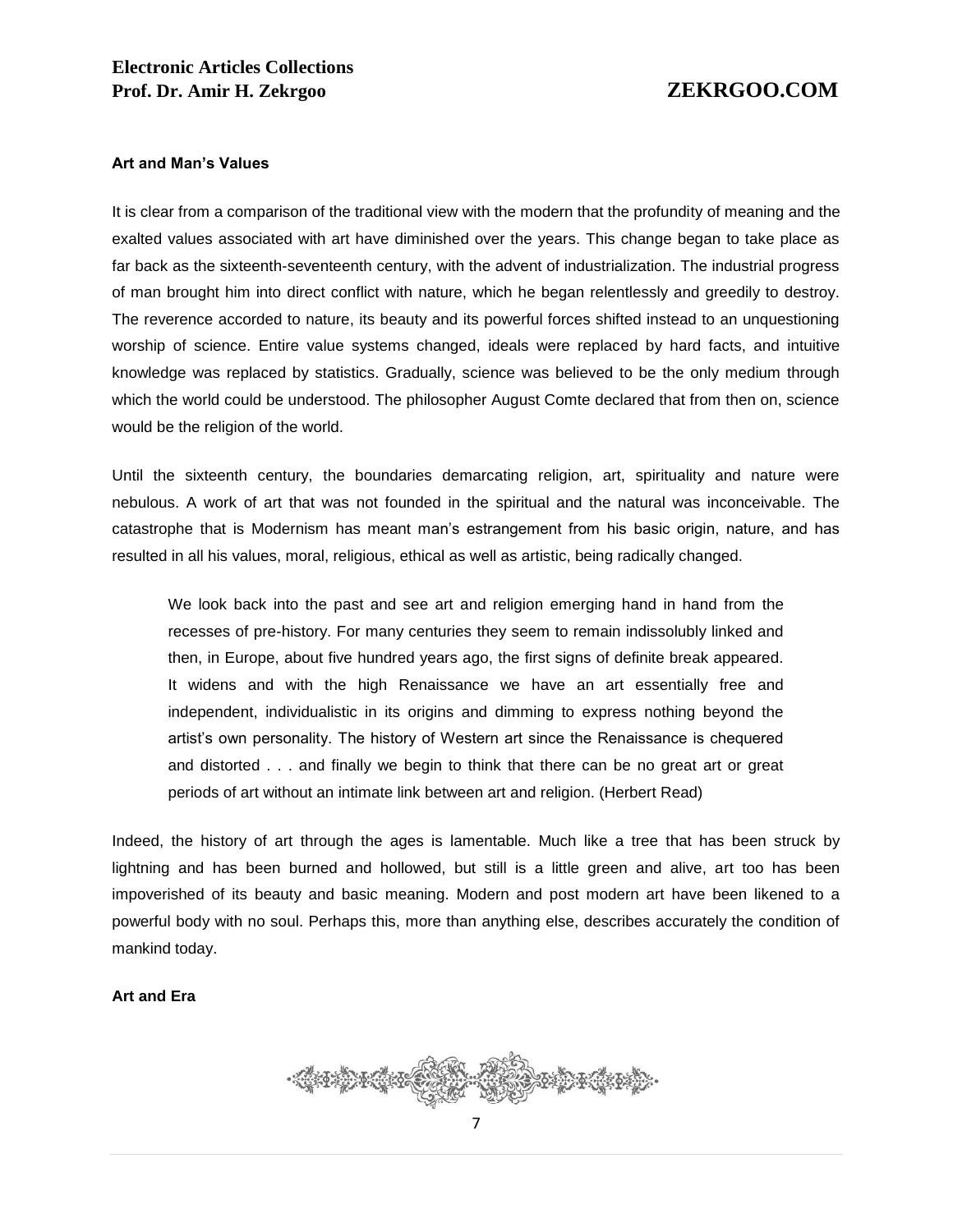When Kandinsky stated that art was the child of its age, he was surely referring to more than just a chronological relationship. Children everywhere are heir to the characteristics, both psychological and physical, of their parents. Yet, there exists a difference between the old generation and the new. This difference is reflected in art. Studying the characteristics of each generation, can steer us towards a better comprehension of the art created in that generation.

The above analogy can be useful in understanding art from a socio-cultural perspective. We may examine a child by studying the process of birth, physical growth, and from the psychological and spiritual dimension.

The process of childbirth was once fraught with difficulties. Infant mortality was high because of unsophisticated methods, an ignorance of hygienic methods and because science and medicine were as yet undeveloped. Today, the process of childbirth is easier, less dangerous and babies survive to become adults. In much the same way, creating a work of art was once difficult because materials were not easily found or even known of, and when they were, not everyone could afford them. Methods of studying nature too were not known or accessible. It is possible that many a great work of art remained caged in the imagination of the artist, never reaching tangible fruition.

Earlier, the growth of children was as difficult as was their birth. Science had not as yet developed methods of enhancing growth and illness was not readily overcome. Children today are growing better, more healthily and are stronger. Art too, grows faster in the present-day. It gains in popularity because of better communication methods, easier methods of display, etc. Techniques are aided by science and technology to make the production process swifter. The use of computers today, has opened up a new world altogether. While science has advanced enough to make accurate analysis possible and while all elements of art, such as line, form, composition and so on, can be closely studied, both artists and admirers of art have lost sight of the fact that excessive analysis destroys beauty. So closely are we able to examine the separate elements of art that the whole loses its identity and the essence fragments and the meaning is diluted. The closer the artist comes to each constituent of art, the further he moves away from its meaning. Again, this may well reflect man's relationship with the world today — the more closely and minutely he scrutinises the elements of the world, the less he understands it.

To return to the analogy of the child and art, it may be observed that the family unit and social support structures are tending to become less stable and secure. Close family ties have given way to marital discord and children today grow up with more psychological problems than they did earlier. In the same

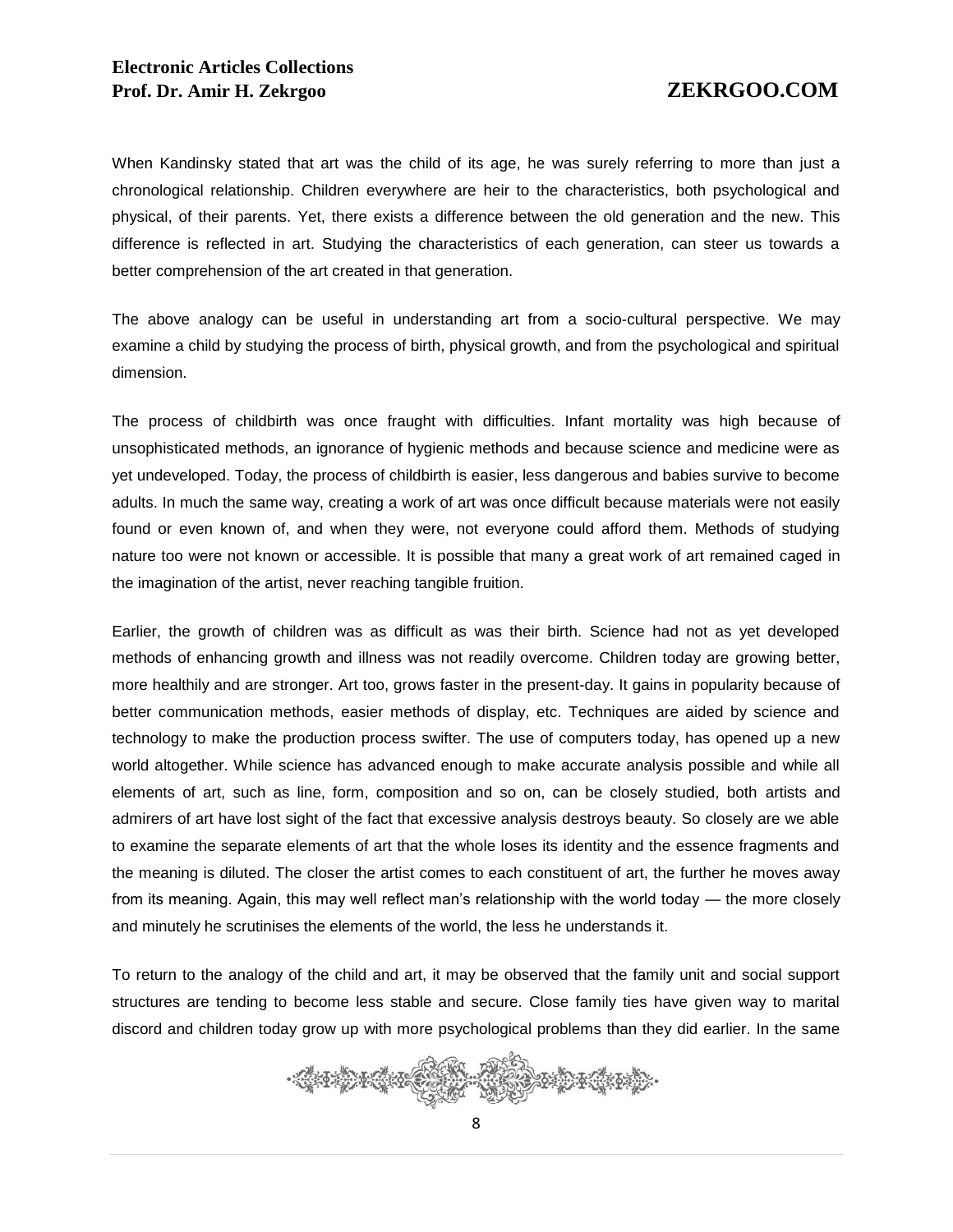way, the student of art once had a strong relationship with his teacher. Master and disciple had a special relationship wherein the disciple was humble and entirely receptive to the teachings of his master. Learning to be an artist was not a mere matter of learning the techniques of sketching or painting, but learning a way of thinking and a way of life. It involved self-discipline, learning to be pure in spirit and to revere nature and the highest power. Because these values have changed today, the harmony and balance in art, the deeper significance and unity of the work has been diminished, if not lost.

### **Art and Humanism**

Any major influence on man's thought has also been an influence on man's art. For many centuries, religion and spirituality have resulted in art being monopolised by those who wielded religious power. Gradually, humanistic values gained importance and the very subject-matter of art changed to include the human element. Paintings of the regal splendour of courts gave way to those of ordinary people and their lives. The depiction of pain, poverty and stark reality gained acceptance. By portraying severity and deprivation, the artist tried to fulfil a social and moral duty. This is true of Vincent Van Gogh, who in his letters to his brother, said, "My only anxiety is how can I be of use in the world? Can't I serve some purpose and be of any good?" Van Gogh's painting, *The Potato Eaters*, is an example of a painting influenced by humanistic values. Regarding this work, the artist writes, "I have tried to emphasise that those people eating their potatoes in the lamplight have dug the earth with the very hands they put in the dish and so it speaks of manual labour and how they have honestly earned their food. I have wanted to give the impression of a way of life quite different from that of us civilised people. Therefore I am not at all anxious for anyone to like it or admire it at once . . . it might prove to be a real peasant picture, I know it. But he who prefers to see the peasants in their Sunday best may do as he likes. I personally am convinced I get better results by painting them in their roughness than in giving them a conventional charm."

This approach to the subject-matter of art soon gained wide recognition and became an ideology in itself, Socialism. Art reflected the ideology of 'Social Realism', particularly in Russia and the Soviet Union.

In a sense, the status of art regressed from being rooted in truth to being based on reality — not reality as a whole, but merely social reality. Works of art from this period show a muscular, aggressive man, struggling for existence in a universe of which he is the nucleus. Man, is shown as a working machine against the harsh backdrop of factories, tool in hand and resentment in his face. The finer qualities of grace, beauty and love, are absent.

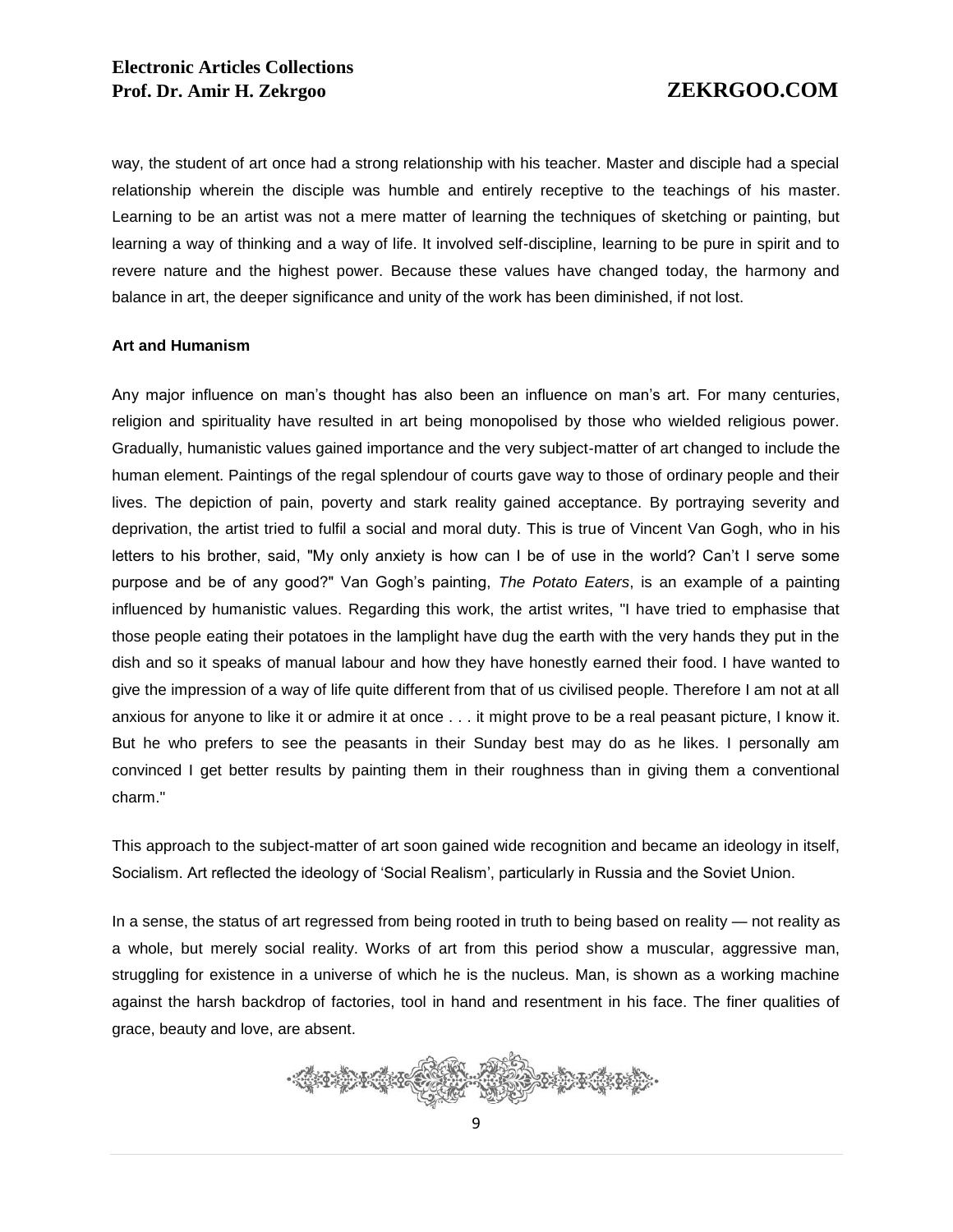### **Art: A Protest Against Alienation**

One of the hallmarks of modern living is speed. There is perhaps no sphere of life today that remains untouched by the hunger for speed. It has become so crucial to move as fast as possible, man has forgotten where he is going.

Speed, today is an idealogy of civilised life and like all other ideologies that assume an importance for mankind, it has affected art. To begin with, the compulsion for speed has robbed man of his time for reflection and introspection. Nor has man left himself room for ease and rumination. So absorbed is man in the speed of his travel that he does not have time to enjoy the journey. For example, rarely does a person stop to enjoy the sights on his way to work, or revel in the nature that surrounds him. The faster a journey becomes, the less one is able to attend to the elements that one passes. It is a limiting of experience and of the essence of living. Man has forgotten that the journey is more important than the destination, just as living is more important than either birth or death.

When one considers that art is a kind of journey, a seeking of truth and beauty, one immediately realises that speed can serve as a destructive force.

In the Islamic tradition, spiritual travel with two stages, the first *Sayr Iiallah*, is a search for truth through an understanding of the self-leading to enlightenment, and the second *Sayr Fillah*, (Seyyed Jafar Sajjadi, *Farhang-e Maaref-e Islami*) is oneness with the infinite vastness of the source of enlightenment, Truth. Since there is no concrete destination, the concept of speed is superfluous. In art which is after all, a spiritual journey, today the quest for speed has destroyed identity and has left in its place estrangement. Through the years art has lost its support in religion and spirituality, humanistic values have declined, and there no longer exists a principle for beauty. Instead, there is alienation.

Today, the artist protests against the alienation by protecting his world. He does this by turning inward. Seeking stability and credibility, he begins to rely exclusively on himself. Thus, he is often found to be a recluse or a rebel, unable to conform to the norms of society. Gaugin renounced the world he knew and retired to the island of Tahiti from where he wrote, "I want to forget all the misfortunes of the past. I want to be free to paint without any glory whatsoever, in the eyes of others and want to die there to be forgotten here". In a letter to his wife he writes, "May the day come, perhaps very soon, when I will bury myself in the woods of an ocean island to live on ecstasy, calmness and art. With a new family and far from the European struggle for money."